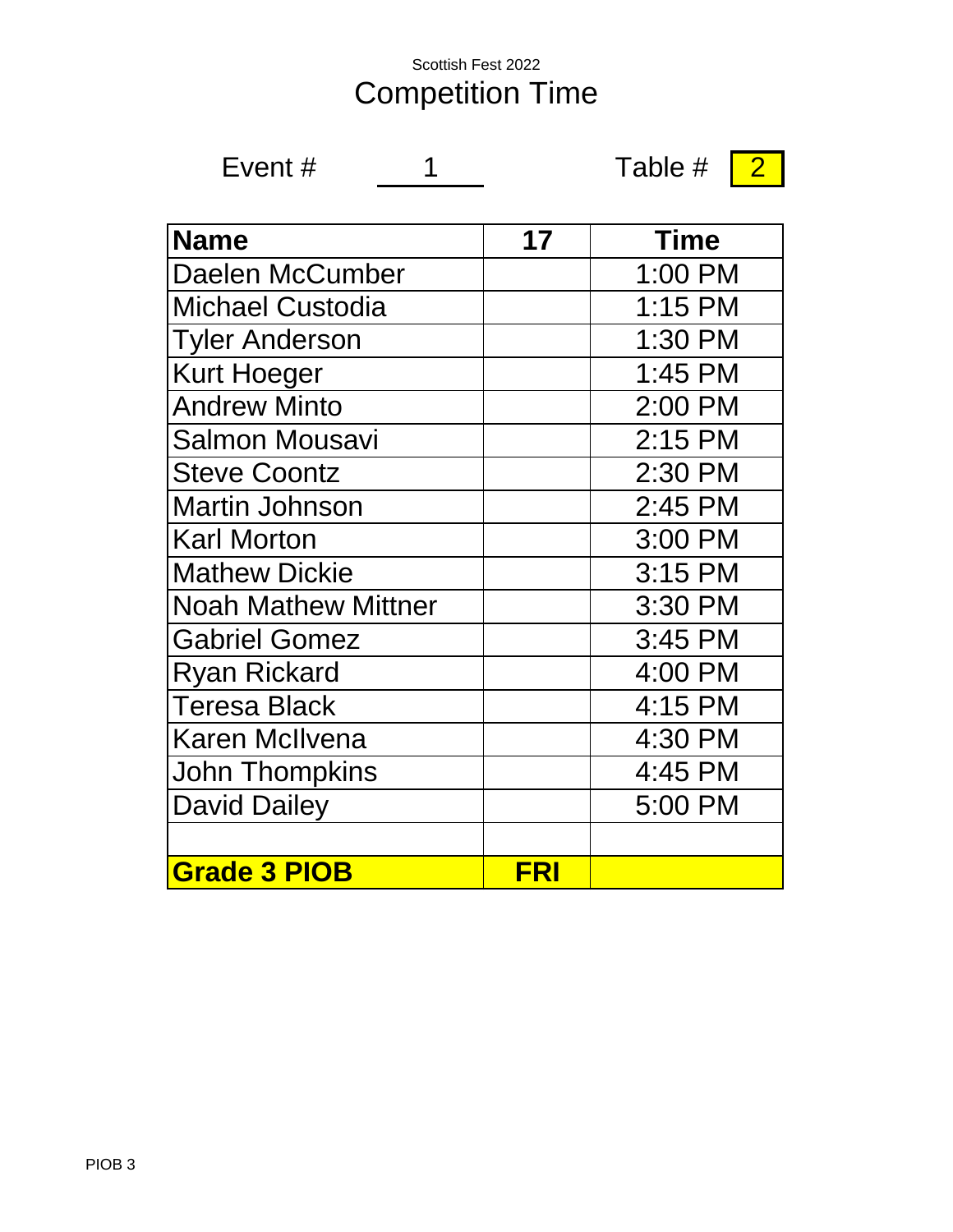#### Scotoberfest Competition Time

| Table # $\boxed{1}$ |
|---------------------|
|---------------------|

$$
f_{\rm{max}}
$$

$$
\# \boxed{1}
$$

| <b>Name</b>               |     | <b>Time</b> |
|---------------------------|-----|-------------|
| <b>Arnold Edwards</b>     |     | 1:00 PM     |
| Conner Studelski          |     | 1:20 PM     |
| <b>Christopher Boyles</b> |     | 1:40 PM     |
|                           |     |             |
|                           |     |             |
|                           |     |             |
| <b>Grade 2 PIOB</b>       | ERI |             |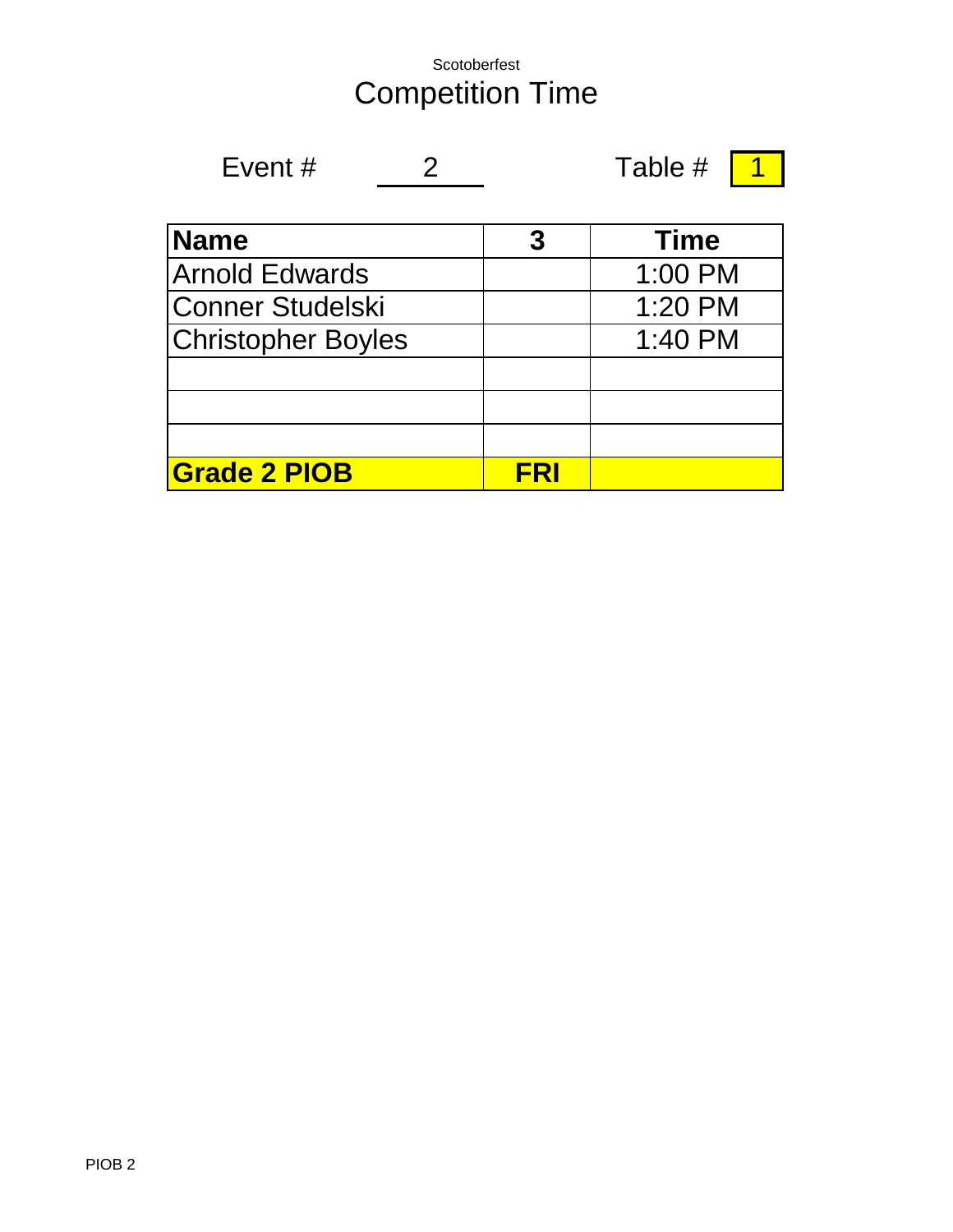| Event $#$               |     | Table #     |
|-------------------------|-----|-------------|
| <b>Name</b>             |     | <b>Time</b> |
| <b>William Thayer</b>   |     | 2:00 PM     |
| <b>Adam Blaine</b>      |     | 2:20 PM     |
| <b>Mason Parsons</b>    |     | 2:40 PM     |
| <b>Steven McElhaney</b> |     | 3:00 PM     |
| <b>Brian Cooper</b>     |     | 3:20 PM     |
| <b>Alexander Walker</b> |     | 3:40 PM     |
| <b>Abraham McCarty</b>  |     | 4:00 PM     |
|                         |     |             |
|                         |     |             |
| <b>Grade 1 PIOB</b>     | FRI |             |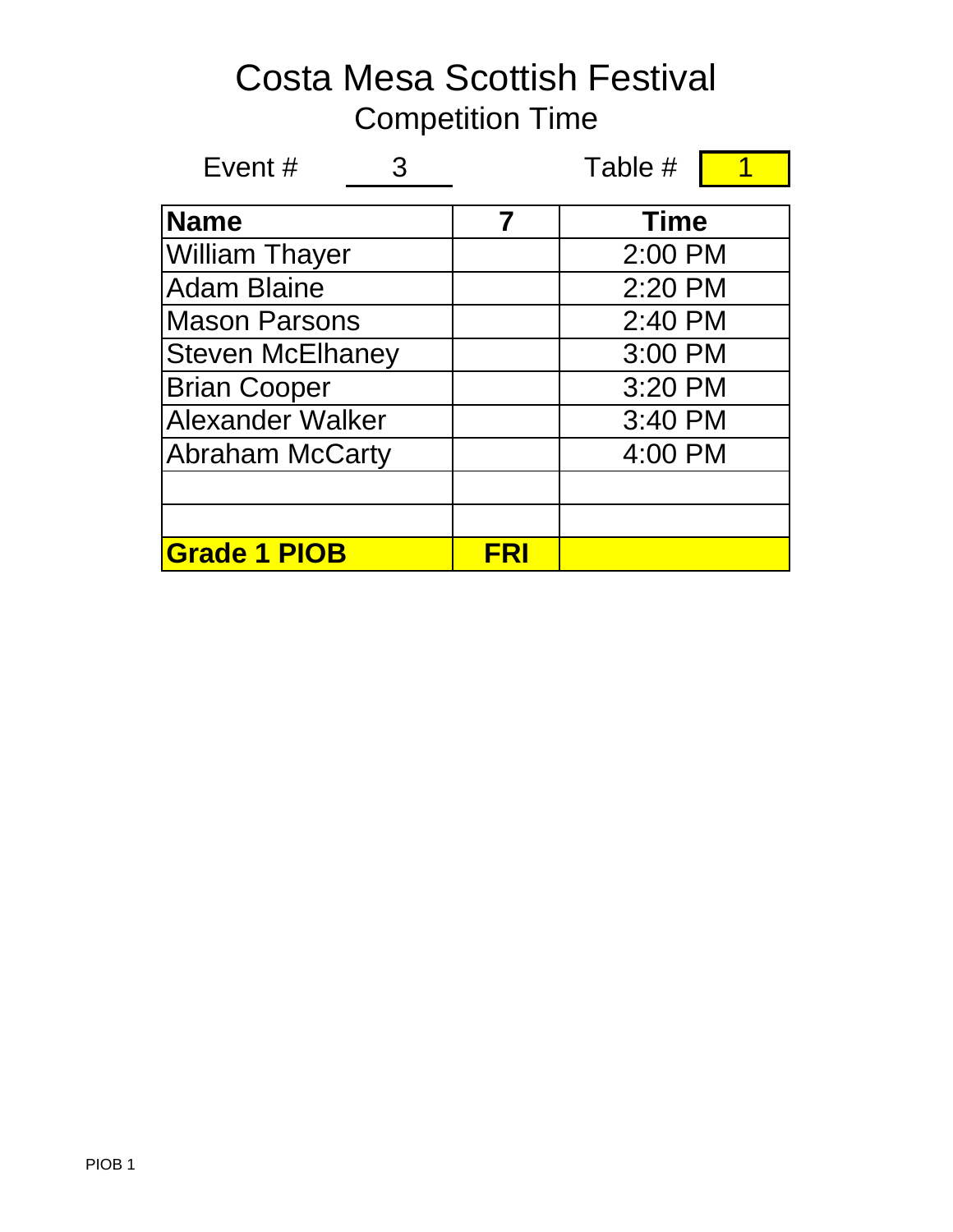| Event #4                      |              | Table #     | 5 |
|-------------------------------|--------------|-------------|---|
| <b>Name</b>                   | $2/4$ -March | <b>Time</b> |   |
| <b>Keith Richards</b>         |              | 10:00 AM    |   |
| Sam Liam                      |              | 10:05 AM    |   |
| Ivana Bradvica                |              | 10:10 AM    |   |
| <b>Jamison Miller</b>         |              | 10:15 AM    |   |
| <b>Tobin Kraus</b>            |              | 10:20 AM    |   |
| <b>Conner Williams</b>        |              | 10:25 AM    |   |
| Jadon Han                     |              | 10:30 AM    |   |
|                               |              |             |   |
|                               |              |             |   |
| <b>Grade 4 17 &amp; Under</b> | <b>SAT</b>   |             |   |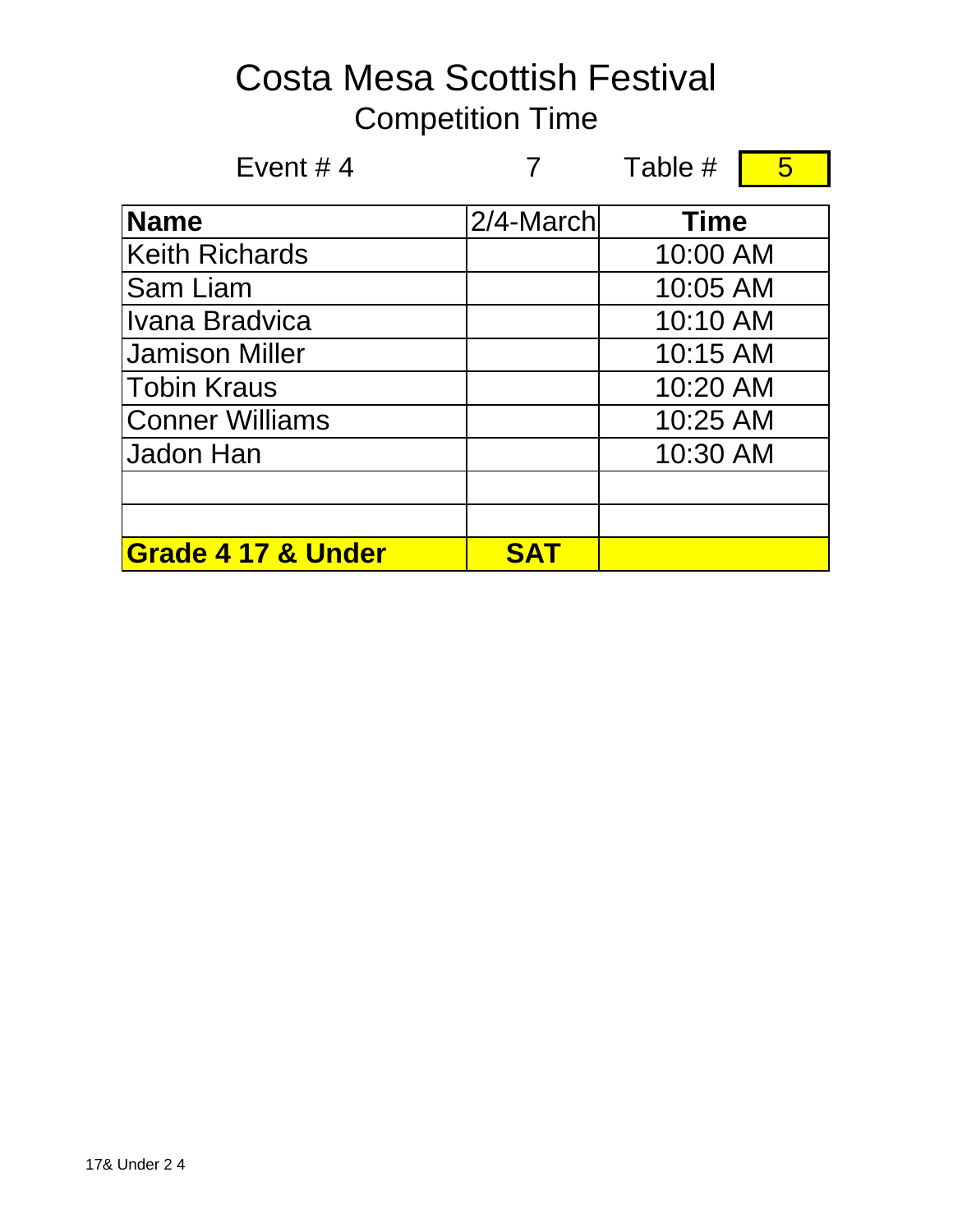Event  $#5$  Table  $#$  6 6/8-March **Name Time** Keith Richards Sam Liam Ivana Bradvica Jamison Miller Tobin Kraus Conner Williams Jadon Han **SAT** 10:30 AM 10:35 AM 10:40 AM **Grade 4 17 & Under** 10:25 AM 10:10 AM 10:15 AM 10:20 AM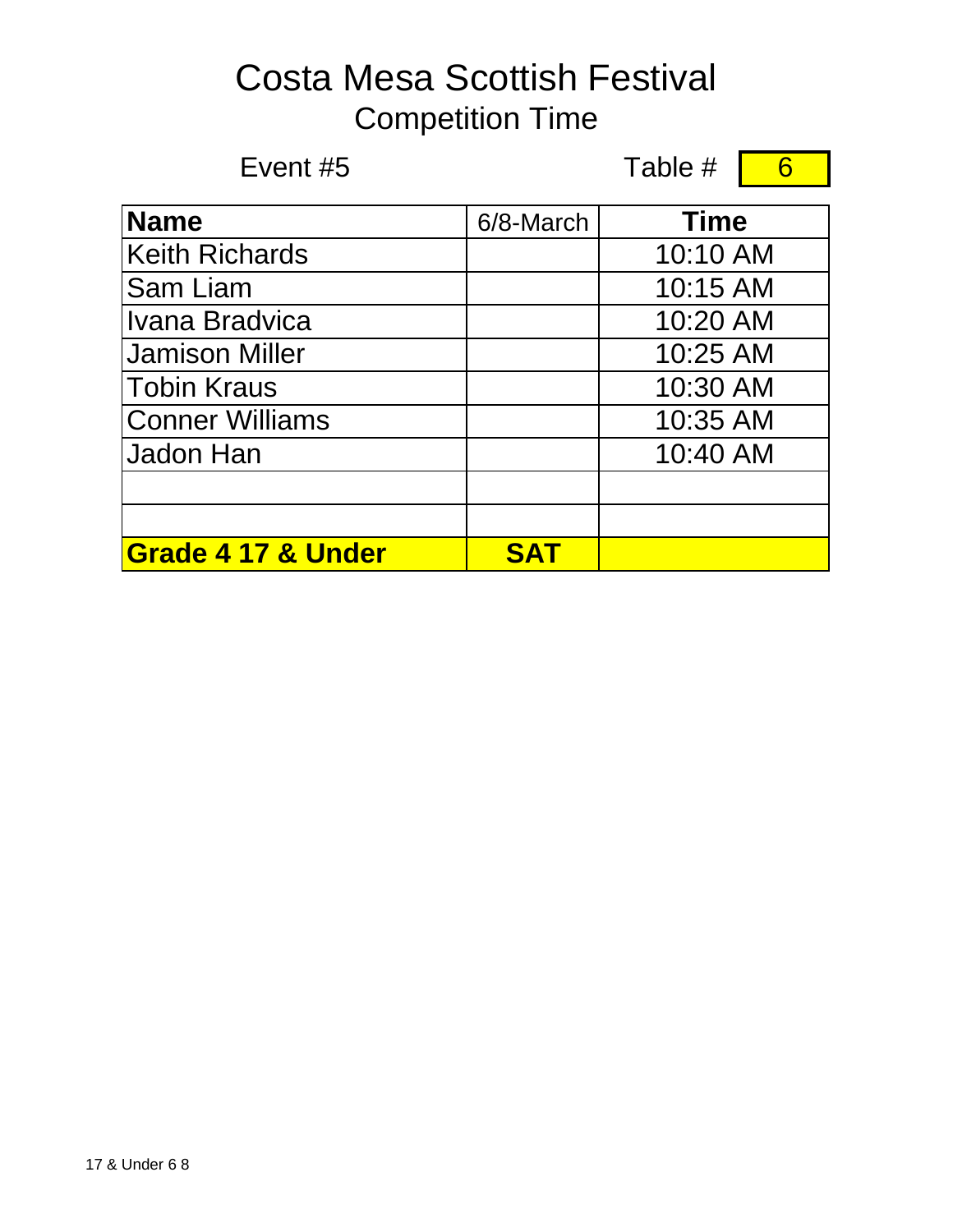| Costa Mesa Scottish Festival<br><b>Competition Time</b> |                     |  |          |  |  |  |
|---------------------------------------------------------|---------------------|--|----------|--|--|--|
| Event #                                                 | Table #3<br>6<br>17 |  |          |  |  |  |
| 2/4 March<br><b>Name</b><br><b>Time</b>                 |                     |  |          |  |  |  |
| <b>Anthony Mardoyan</b>                                 |                     |  | 10:00 AM |  |  |  |

| <b>Grade 4 18-Over</b>   | <b>SAT</b> |                  |
|--------------------------|------------|------------------|
|                          |            |                  |
| <b>Rhett Grant</b>       |            | 11:20 AM         |
| Owen Hogg                |            | 11:15 AM         |
| <b>David Ginsberg</b>    |            | 11:10 AM         |
| <b>Shaun Griffith</b>    |            | 11:05 AM         |
| <b>Mattias Mihld</b>     |            | 11:00 AM         |
| <b>Kathleen Ellwood</b>  |            | 10:55 AM         |
| <b>Troy Waters</b>       |            | 10:50 AM         |
| <b>Daniel Shane</b>      |            | 10:45 AM         |
| <b>Thomas Harkins</b>    |            | 10:40 AM         |
| <b>Chrissy Orcholski</b> |            | 10:35 AM         |
| <b>Randall White</b>     |            | 10:30 AM         |
| <b>William Cook</b>      |            | 10:25 AM         |
| <b>David Daily</b>       |            | 10:20 AM         |
| <b>Ian Stuart Kelly</b>  |            | 10:15 AM         |
| <b>Andrew Mendonca</b>   |            | 10:10 AM         |
| Donald Dixon             |            | 10:05 AM         |
| ATIUJUTY MATUUYAH        |            | ועור <i>ז</i> טע |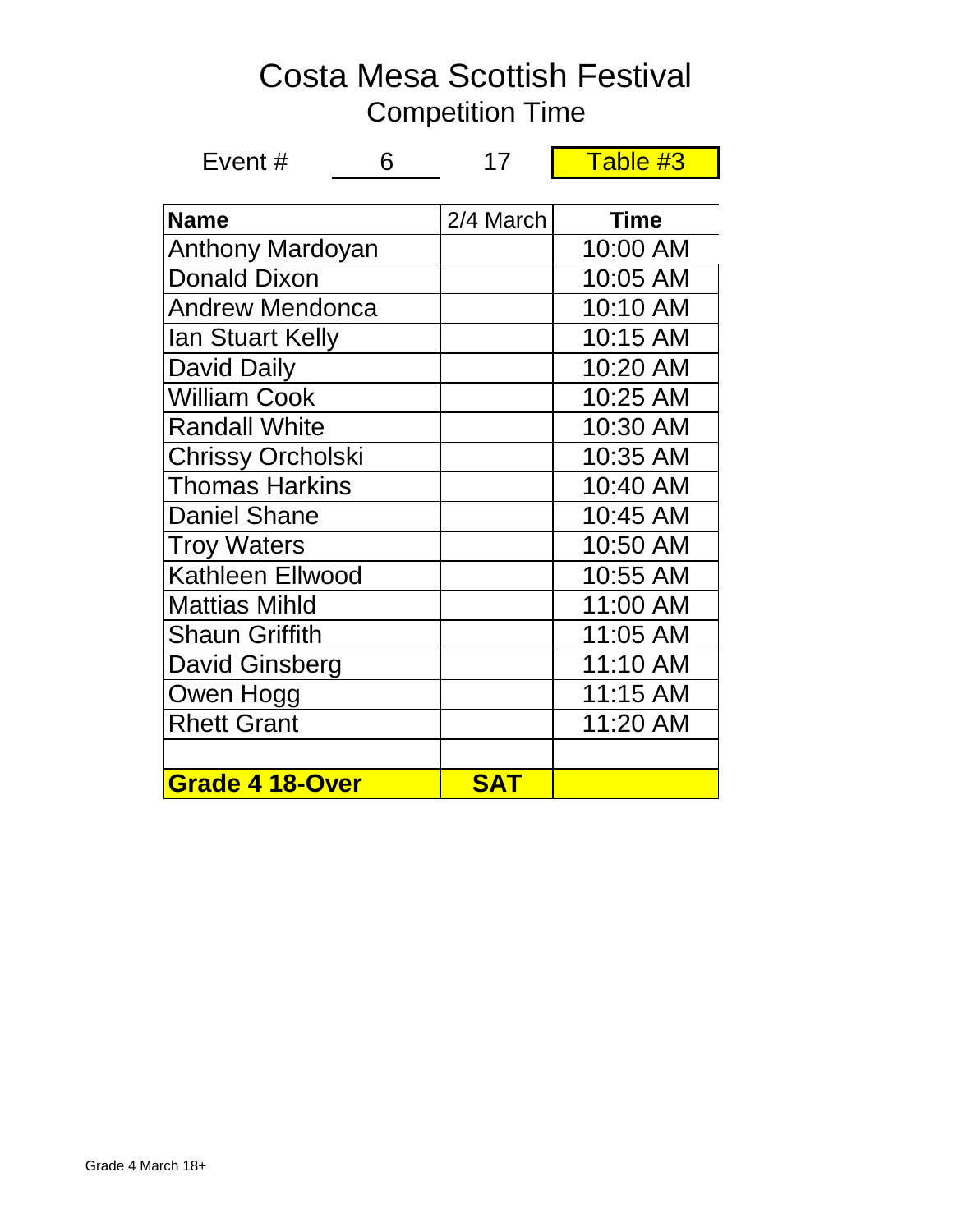| Event $#$                |            | Table #4    |
|--------------------------|------------|-------------|
| <b>Name</b>              | 6/8 March  | <b>Time</b> |
| <b>Anthony Mardoyan</b>  |            | 10:10 AM    |
| <b>Donald Dixon</b>      |            | 10:15 AM    |
| <b>Andrew Mendonca</b>   |            | 10:20 AM    |
| Ian Stuart Kelly         |            | 10:25 AM    |
| <b>David Daily</b>       |            | 10:30 AM    |
| <b>William Cook</b>      |            | 10:35 AM    |
| <b>Randall White</b>     |            | 10:40 AM    |
| <b>Chrissy Orcholski</b> |            | 10:45 AM    |
| <b>Thomas Harkins</b>    |            | 10:50 AM    |
| <b>Daniel Shane</b>      |            | 10:55 AM    |
| <b>Troy Waters</b>       |            | 11:00 AM    |
| <b>Kathleen Ellwood</b>  |            | 11:05 AM    |
| <b>Mattias Mihld</b>     |            | 11:10 AM    |
| <b>Shaun Griffith</b>    |            | 11:15 AM    |
| David Ginsberg           |            | 11:20 AM    |
| Owen Hogg                |            | 11:25 AM    |
| <b>Rhett Grant</b>       |            | 11:30 AM    |
|                          |            |             |
| Grade 4 18- Over         | <b>SAT</b> |             |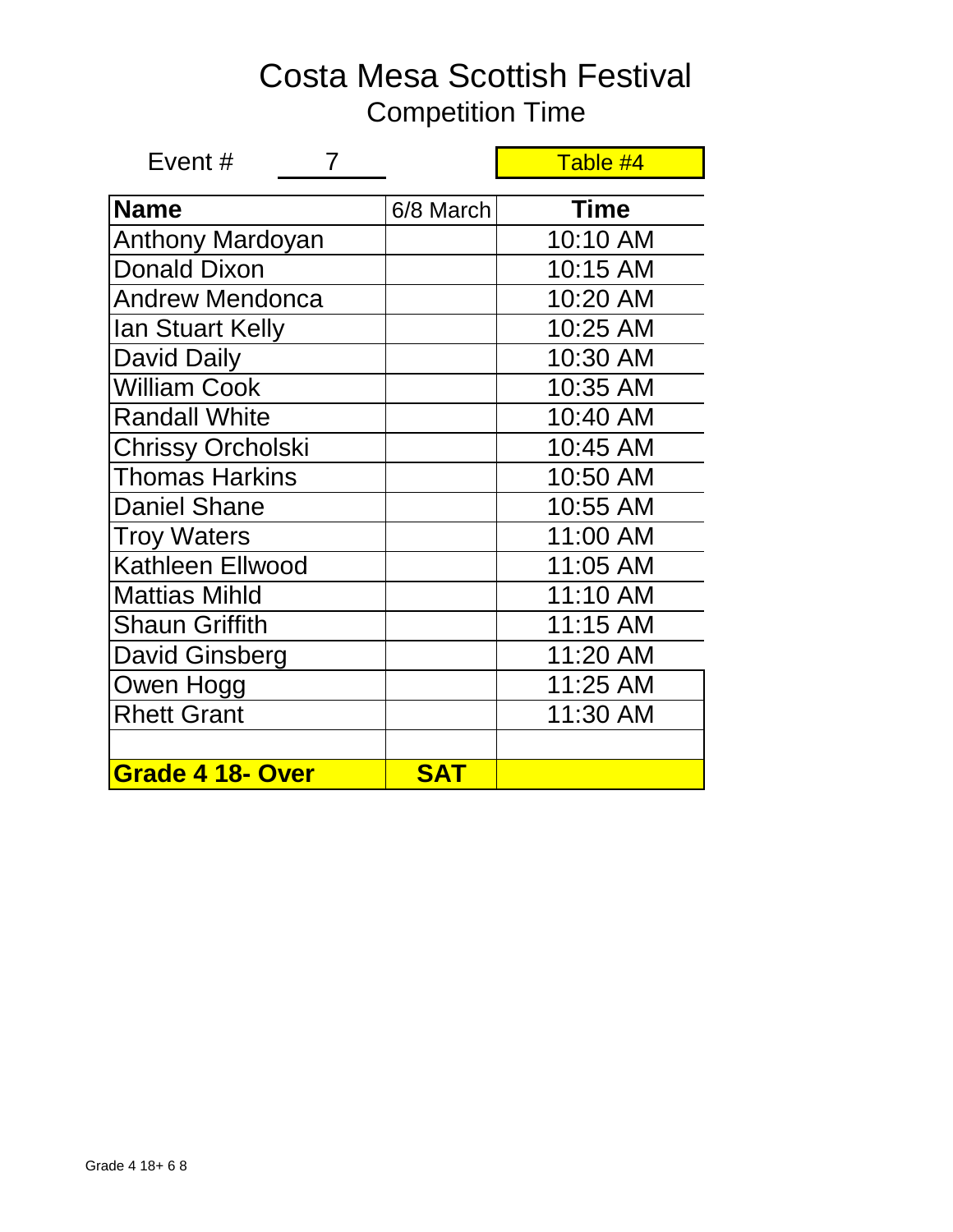| Event#                     | 8 | 19         | Table #  |  |
|----------------------------|---|------------|----------|--|
| <b>NAME</b>                |   | 2/4 March  |          |  |
| Daelen McCumber            |   |            | 10:00 AM |  |
| <b>Michael Custodia</b>    |   |            | 10:05 AM |  |
| <b>Tyler Anderson</b>      |   |            | 10:10 AM |  |
| <b>Daniel Croissant</b>    |   |            | 10:15 AM |  |
| <b>Kurt Hoeger</b>         |   |            | 10:20 AM |  |
| <b>Andrew Minto</b>        |   |            | 10:25 AM |  |
| <b>Salmon Mousavi</b>      |   |            | 10:30 AM |  |
| <b>Steve Coontz</b>        |   |            | 10:35 AM |  |
| <b>James Douglas</b>       |   |            | 10:40 AM |  |
| <b>Martin Johnson</b>      |   |            | 10:45 AM |  |
| <b>Karl Morton</b>         |   |            | 10:50 AM |  |
| <b>Mathew Dickie</b>       |   |            | 10:55 AM |  |
| <b>Brandon Fowles</b>      |   |            | 11:00 AM |  |
| <b>Noah Mathew Mittwer</b> |   |            | 11:05 AM |  |
| <b>Gabriel Gomez</b>       |   |            | 11:10 AM |  |
| <b>Ryan Rickard</b>        |   |            | 11:15 AM |  |
| <b>Teresa Black</b>        |   |            | 11:20 AM |  |
| <b>Karen McIlvena</b>      |   |            | 11:25 AM |  |
| <b>John Thompkins</b>      |   |            | 11:30 AM |  |
|                            |   |            |          |  |
| Grade 3                    |   | <b>SAT</b> |          |  |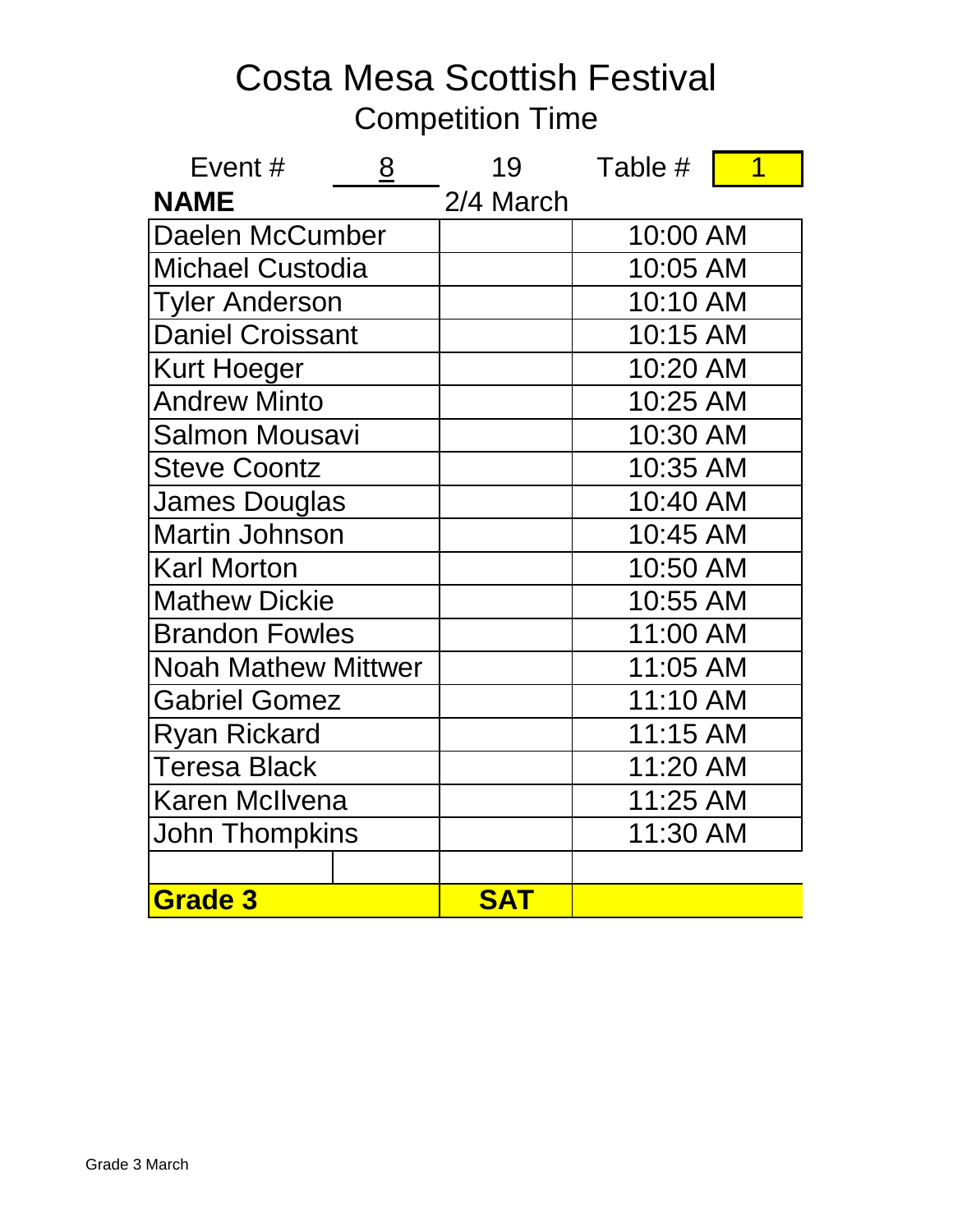| Event#                     | 9 |            | Table #  | $\overline{2}$ |
|----------------------------|---|------------|----------|----------------|
| <b>NAME</b>                |   | S/R        |          |                |
| Daelen McCumber            |   |            | 10:10 AM |                |
| <b>Michael Custodia</b>    |   |            | 10:15 AM |                |
| <b>Tyler Anderson</b>      |   |            | 10:20 AM |                |
| <b>Daniel Croissant</b>    |   |            | 10:25 AM |                |
| <b>Kurt Hoeger</b>         |   |            | 10:30 AM |                |
| <b>Andrew Minto</b>        |   |            | 10:35 AM |                |
| <b>Salmon Mousavi</b>      |   |            | 10:40 AM |                |
| <b>Steve Coontz</b>        |   |            | 10:45 AM |                |
| <b>James Douglas</b>       |   |            | 10:50 AM |                |
| <b>Martin Johnson</b>      |   |            | 10:55 AM |                |
| <b>Karl Morton</b>         |   |            | 11:00 AM |                |
| <b>Mathew Dickie</b>       |   |            | 11:05 AM |                |
| <b>Brandon Fowles</b>      |   |            | 11:10 AM |                |
| <b>Noah Mathew Mittwer</b> |   |            | 11:15 AM |                |
| <b>Gabriel Gomez</b>       |   |            | 11:20 AM |                |
| <b>Ryan Rickard</b>        |   |            | 11:25 AM |                |
| <b>Teresa Black</b>        |   |            | 11:30 AM |                |
| <b>Karen McIlvena</b>      |   |            | 11:35 AM |                |
| <b>John Thompkins</b>      |   |            | 11:40 AM |                |
|                            |   |            |          |                |
| <b>Grade 3</b>             |   | <b>SAT</b> |          |                |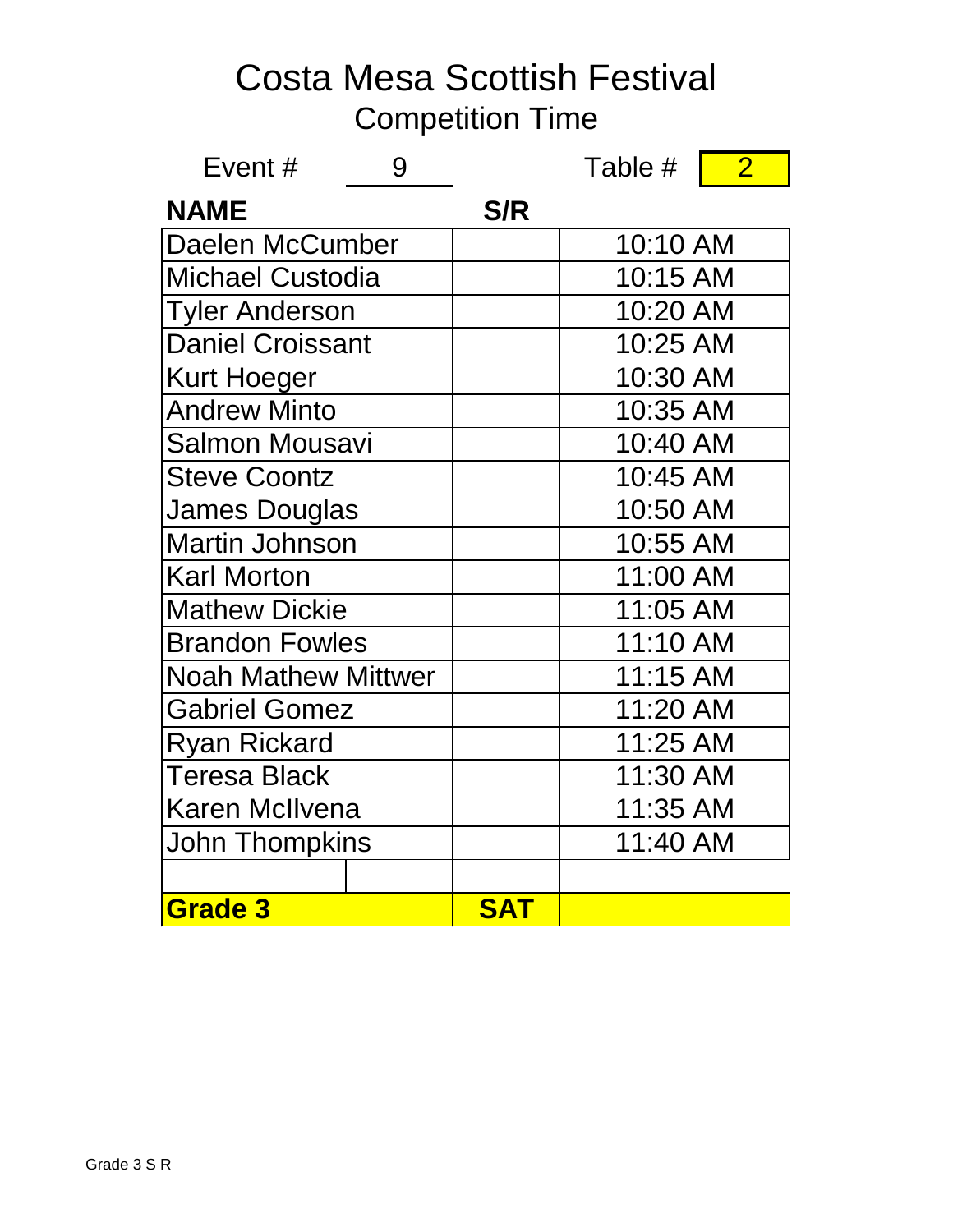| Event $# 18$              | 10         | Table #     | 5 |
|---------------------------|------------|-------------|---|
| <b>Name</b>               | <b>MSR</b> | <b>Time</b> |   |
| lain MacKay               |            | 10:00 AM    |   |
| <b>Arnold Edwards</b>     |            | 10:10 AM    |   |
| <b>Sean Keating</b>       |            | 10:20 AM    |   |
| Kyle Radwanski            |            | 10:30 AM    |   |
| <b>Conner Studelski</b>   |            | 10:40 AM    |   |
| Ignacio Solis             |            | 10:50 AM    |   |
| <b>Christopher Boyles</b> |            | 11:00 AM    |   |
| <b>Shawn Sipes</b>        |            | 11:10 AM    |   |
| <b>Brandon Ward</b>       |            | 11:20 AM    |   |
| <b>Thomas Cox</b>         |            | 11:30 AM    |   |
| <b>Grade 2</b>            | <b>SUN</b> |             |   |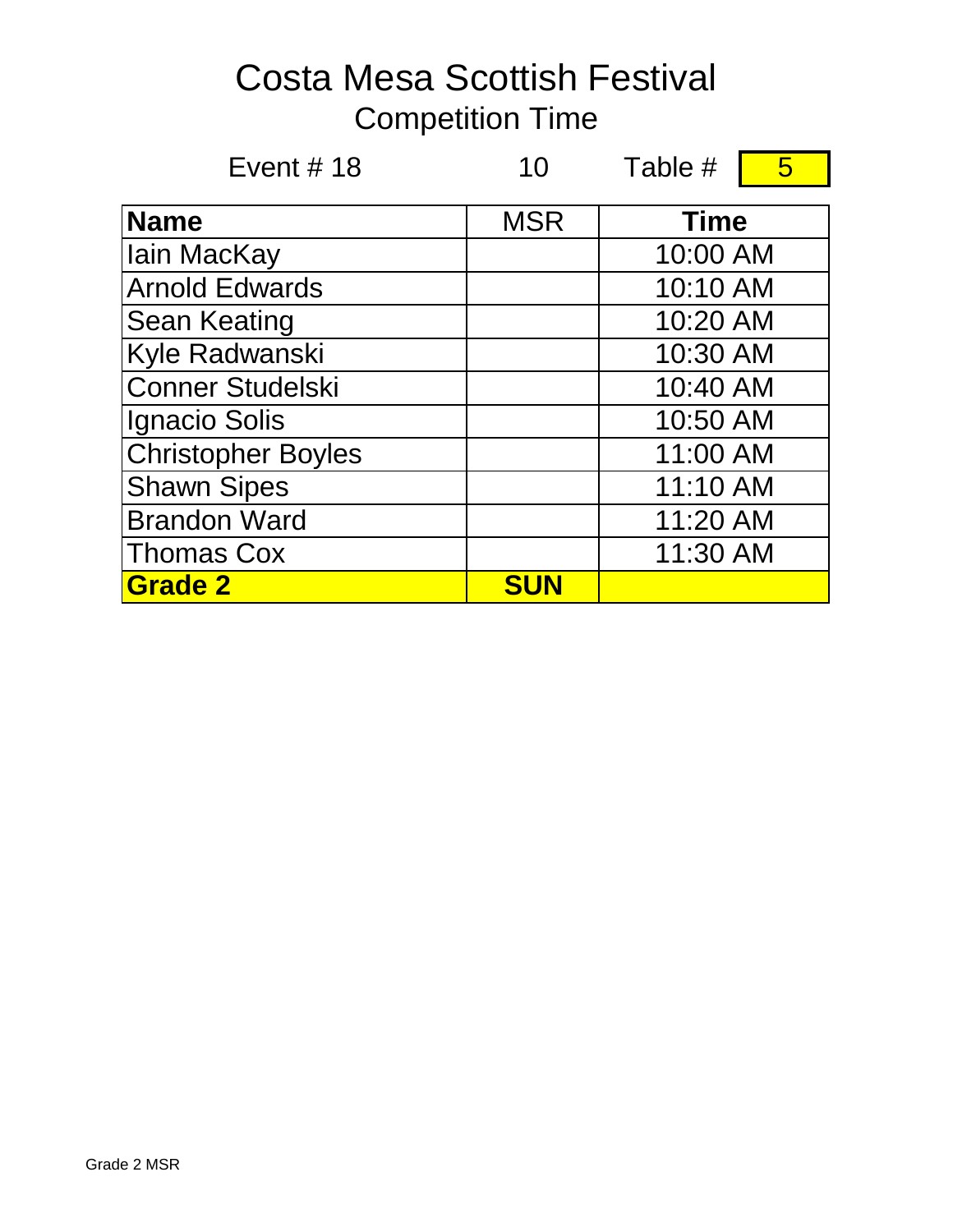Event  $\#$  19 Table  $\#$  6 6

| <b>Name</b>               | H/J        | <b>Time</b> |
|---------------------------|------------|-------------|
| <b>lain MacKay</b>        |            | 10:10 AM    |
| <b>Arnold Edwards</b>     |            | 10:20 AM    |
| <b>Sean Keating</b>       |            | 10:30 AM    |
| Kyle Radwanski            |            | 10:40 AM    |
| <b>Conner Studelski</b>   |            | 10:50 AM    |
| Ignacio Solis             |            | 11:00 AM    |
| <b>Christopher Boyles</b> |            | 11:10 AM    |
| <b>Shawn Sipes</b>        |            | 11:20 AM    |
| <b>Brandon Ward</b>       |            | 11:30 AM    |
| <b>Thomas Cox</b>         |            | 11:40 AM    |
| <b>Grade 2</b>            | <b>SUN</b> |             |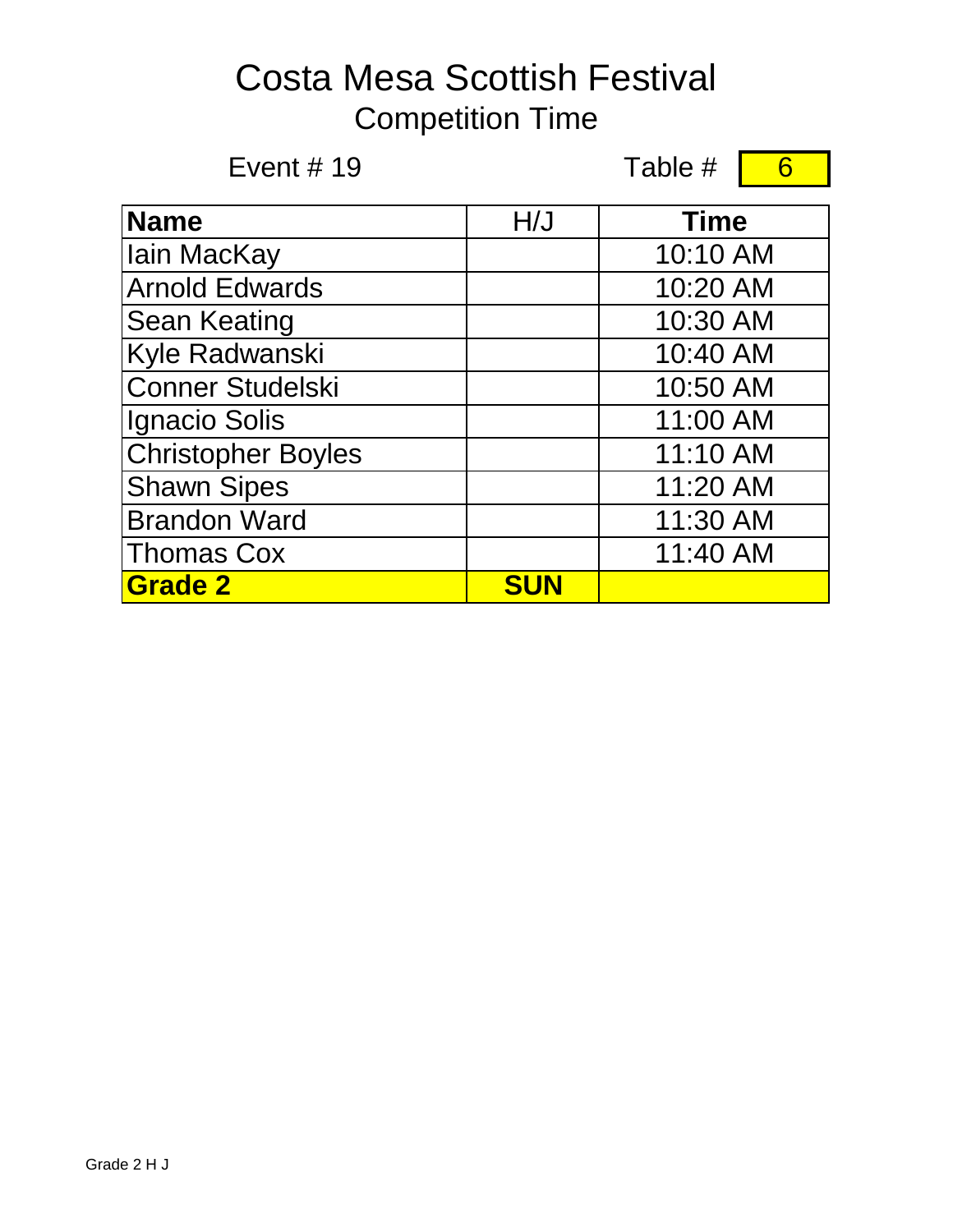| Event $#20$             | 12 <sup>7</sup> | Table #     | 3 |
|-------------------------|-----------------|-------------|---|
| <b>Name</b>             | <b>MSR</b>      | <b>Time</b> |   |
| <b>Ryan Parker</b>      |                 | 10:00 AM    |   |
| Evan MacKay             |                 | 10:10 AM    |   |
| <b>Steven McIlheney</b> |                 | 10:20 AM    |   |
| <b>William Thayer</b>   |                 | 10:30 AM    |   |
| <b>Adam Blaine</b>      |                 | 10:40 AM    |   |
| <b>Mason Parsons</b>    |                 | 10:50 AM    |   |
| <b>Alexander Walker</b> |                 | 11:00 AM    |   |
| <b>Abraham McCarty</b>  |                 | 11:10 AM    |   |
| <b>Brennan Foley</b>    |                 | 11:20 AM    |   |
| <b>Martha Hall</b>      |                 | 11:30 AM    |   |
| <b>Timothy Burke</b>    |                 | 11:40 AM    |   |
| <b>Brian Cooper</b>     |                 | 11:50 AM    |   |
| <b>Grade 1 Piping</b>   | <b>SUN</b>      |             |   |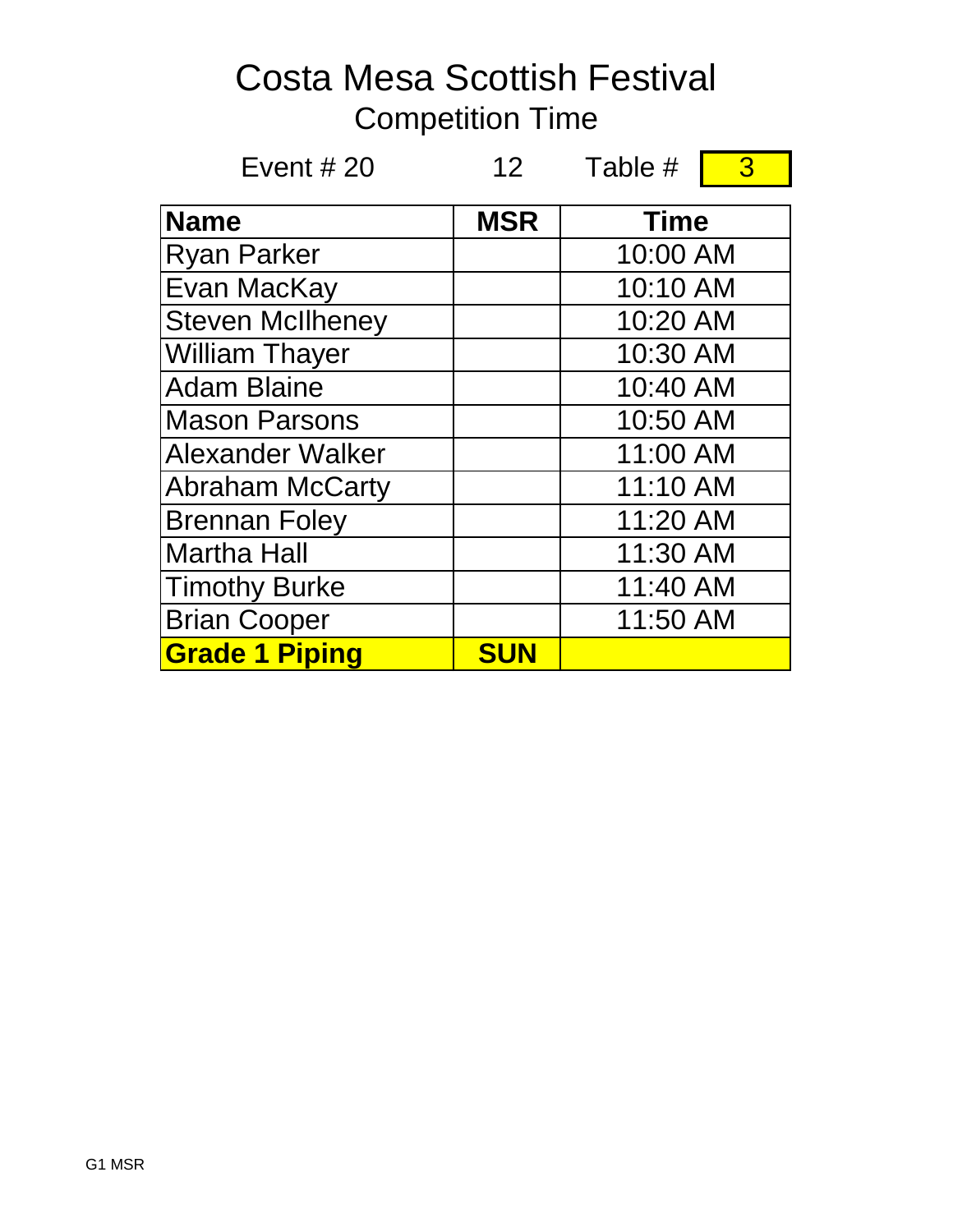| Event $#21$             |            | Table #<br>4 |  |
|-------------------------|------------|--------------|--|
| <b>Name</b>             | H/J        | <b>Time</b>  |  |
| <b>Ryan Parker</b>      |            | 10:10 AM     |  |
| Evan MacKay             |            | 10:20 AM     |  |
| <b>Steven McIlheney</b> |            | 10:30 AM     |  |
| <b>William Thayer</b>   |            | 10:40 AM     |  |
| <b>Adam Blaine</b>      |            | 10:50 AM     |  |
| <b>Mason Parsons</b>    |            | 11:00 AM     |  |
| <b>Alexander Walker</b> |            | 11:10 AM     |  |
| <b>Abraham McCarty</b>  |            | 11:20 AM     |  |
| <b>Brennan Foley</b>    |            | 11:30 AM     |  |
| <b>Martha Hall</b>      |            | 11:40 AM     |  |
| <b>Timothy Burke</b>    |            | 11:50 AM     |  |
| <b>Brian Cooper</b>     |            | 12:00 PM     |  |
| <b>Grade 1 Piping</b>   | <b>SUN</b> |              |  |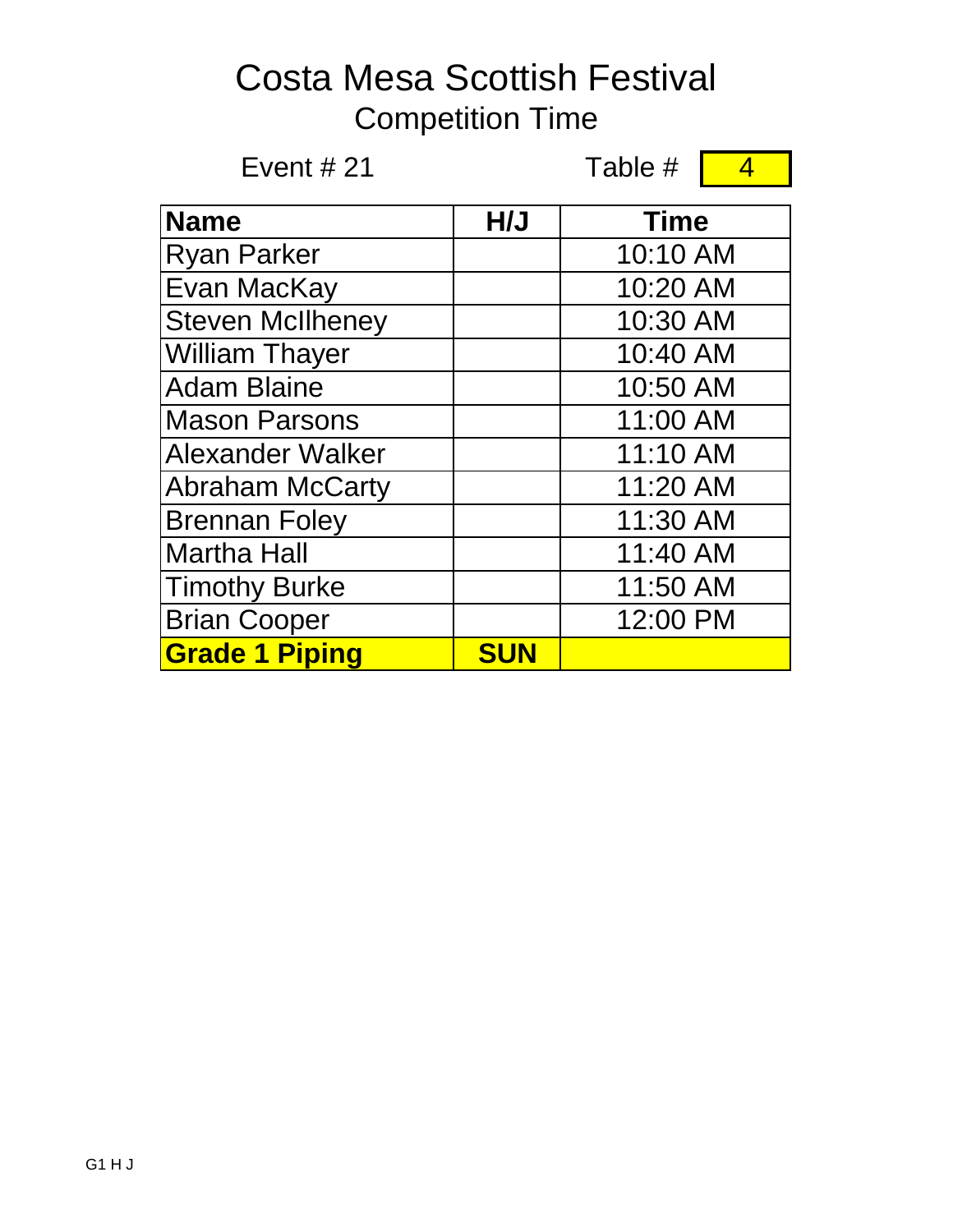| Event $#29$               |            | Table #     |  |
|---------------------------|------------|-------------|--|
| <b>Name</b>               | <b>MSR</b> | <b>Time</b> |  |
| <b>Austin Diepenhorst</b> |            | 10:00 AM    |  |
| <b>Nick Hudson</b>        |            | 10:10 AM    |  |
| <b>Andrew Hahn</b>        |            | 10:20 AM    |  |
| <b>Jeff Cullen</b>        |            | 10:30 AM    |  |
| <b>Matt Turnball</b>      |            | 10:40 AM    |  |
| <b>Justin Howland</b>     |            | 10:50 AM    |  |
| Zephan Knickel            |            | 11:00 AM    |  |
| <b>Charlie Morris</b>     |            | 11:10 AM    |  |
|                           |            |             |  |
| <b>Pro Piping</b>         | <b>SUN</b> |             |  |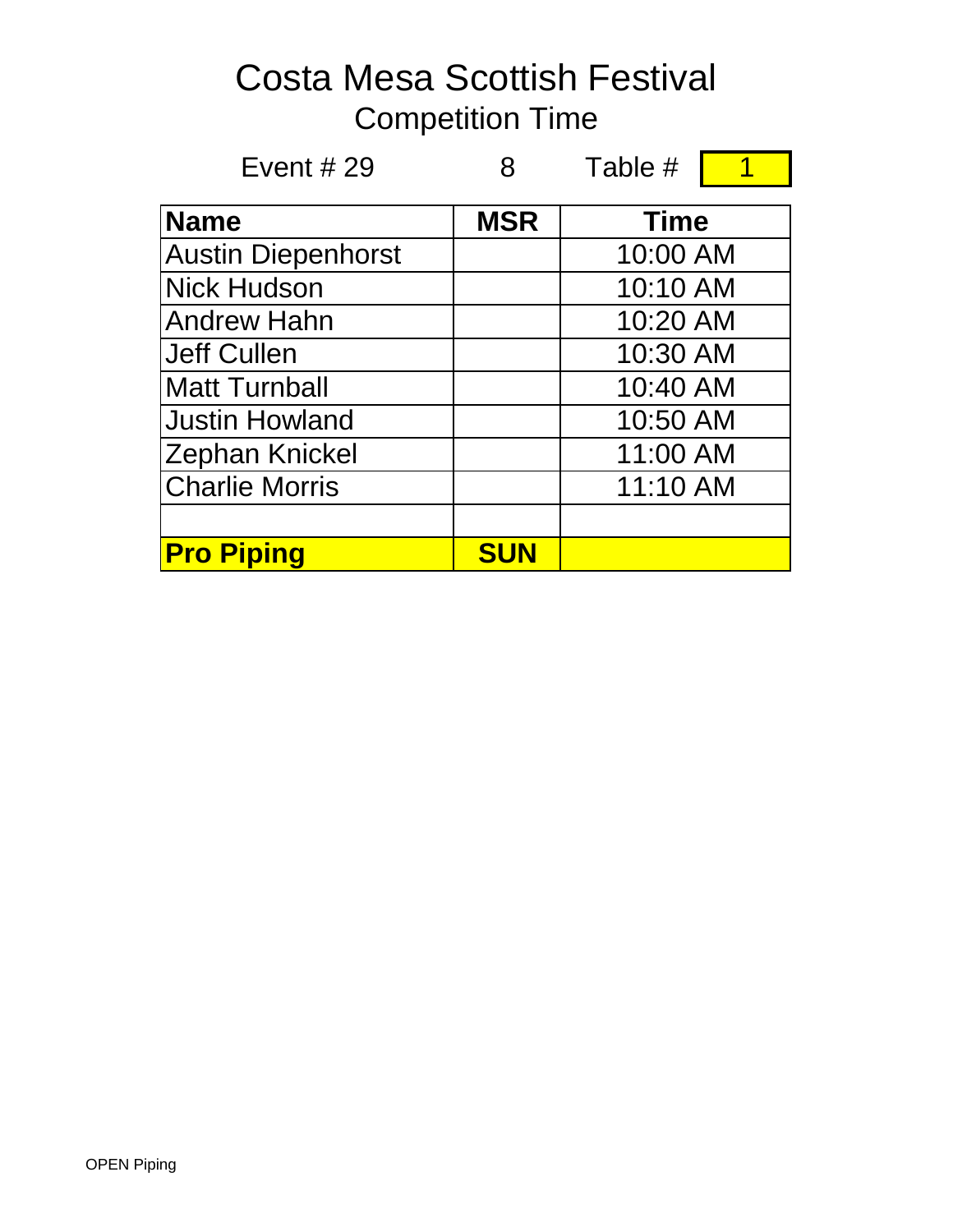| Event $#30$               |            | Table #     | $\overline{2}$ |
|---------------------------|------------|-------------|----------------|
| <b>Name</b>               | H/J        | <b>Time</b> |                |
| <b>Austin Diepenhorst</b> |            | 10:10 AM    |                |
| <b>Nick Hudson</b>        |            | 10:20 AM    |                |
| <b>Andrew Hahn</b>        |            | 10:30 AM    |                |
| <b>Jeff Cullen</b>        |            | 10:40 AM    |                |
| <b>Matt Turnball</b>      |            | 10:50 AM    |                |
| <b>Justin Howland</b>     |            | 11:00 AM    |                |
| <b>Zephan Knickel</b>     |            | 11:10 AM    |                |
| <b>Charlie Morris</b>     |            | 11:20 AM    |                |
|                           |            |             |                |
|                           |            |             |                |
|                           |            |             |                |
| <b>Pro Piping</b>         | <b>SUN</b> |             |                |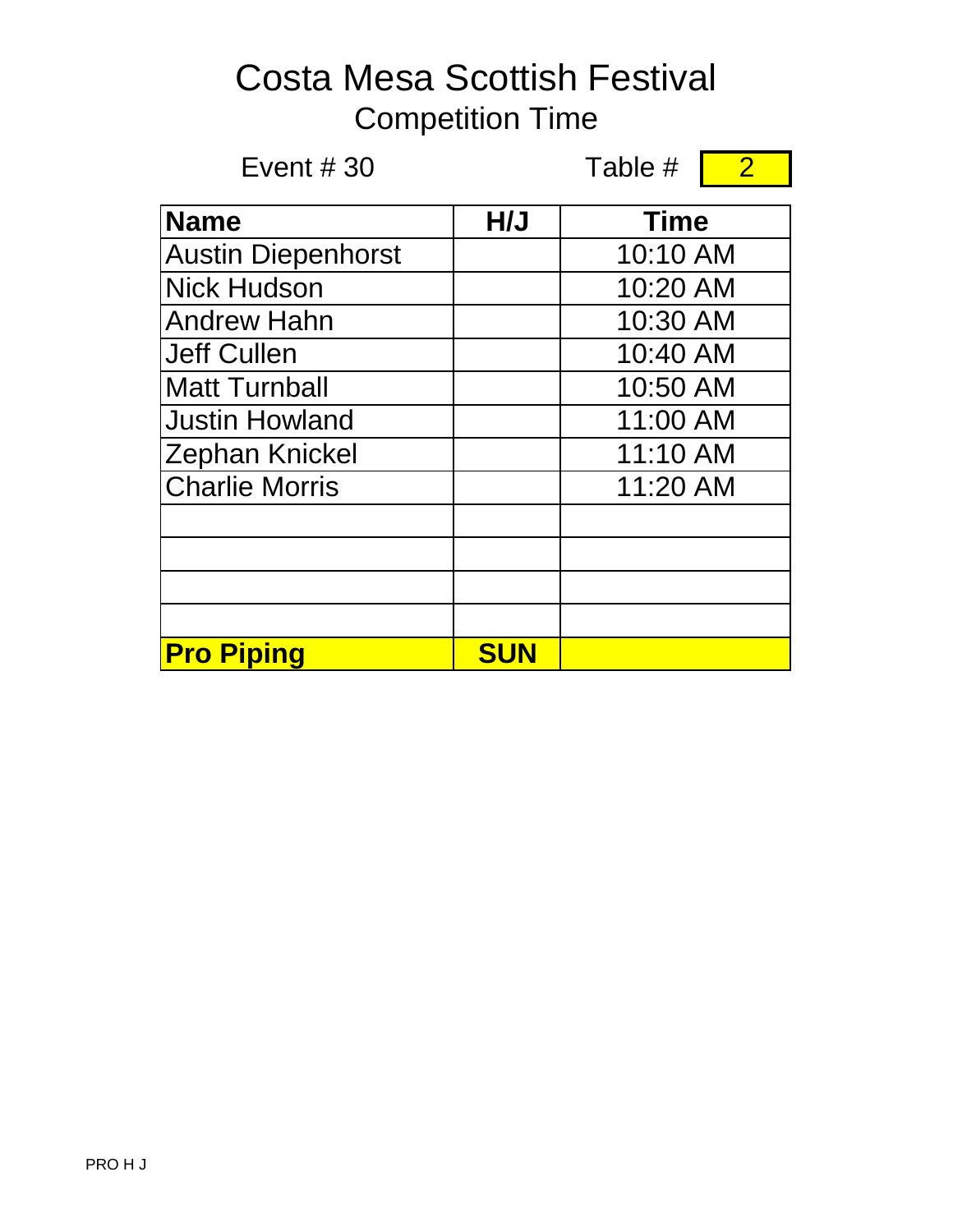| Event $# 10$         | 5            | Table #     |  |
|----------------------|--------------|-------------|--|
| <b>Name</b>          | <b>March</b> | <b>Time</b> |  |
| <b>Daniel Acosta</b> |              | 10:30 AM    |  |
| <b>Drew Postma</b>   |              | 10:35 AM    |  |
| Aiden Postma         |              | 10:40 AM    |  |
| <b>Elijah Eaves</b>  |              | 10:45 AM    |  |
| Lincoln Reed         |              | 10:50 AM    |  |
|                      |              |             |  |
|                      |              |             |  |
| <b>Grade 4 Snare</b> | SAT          |             |  |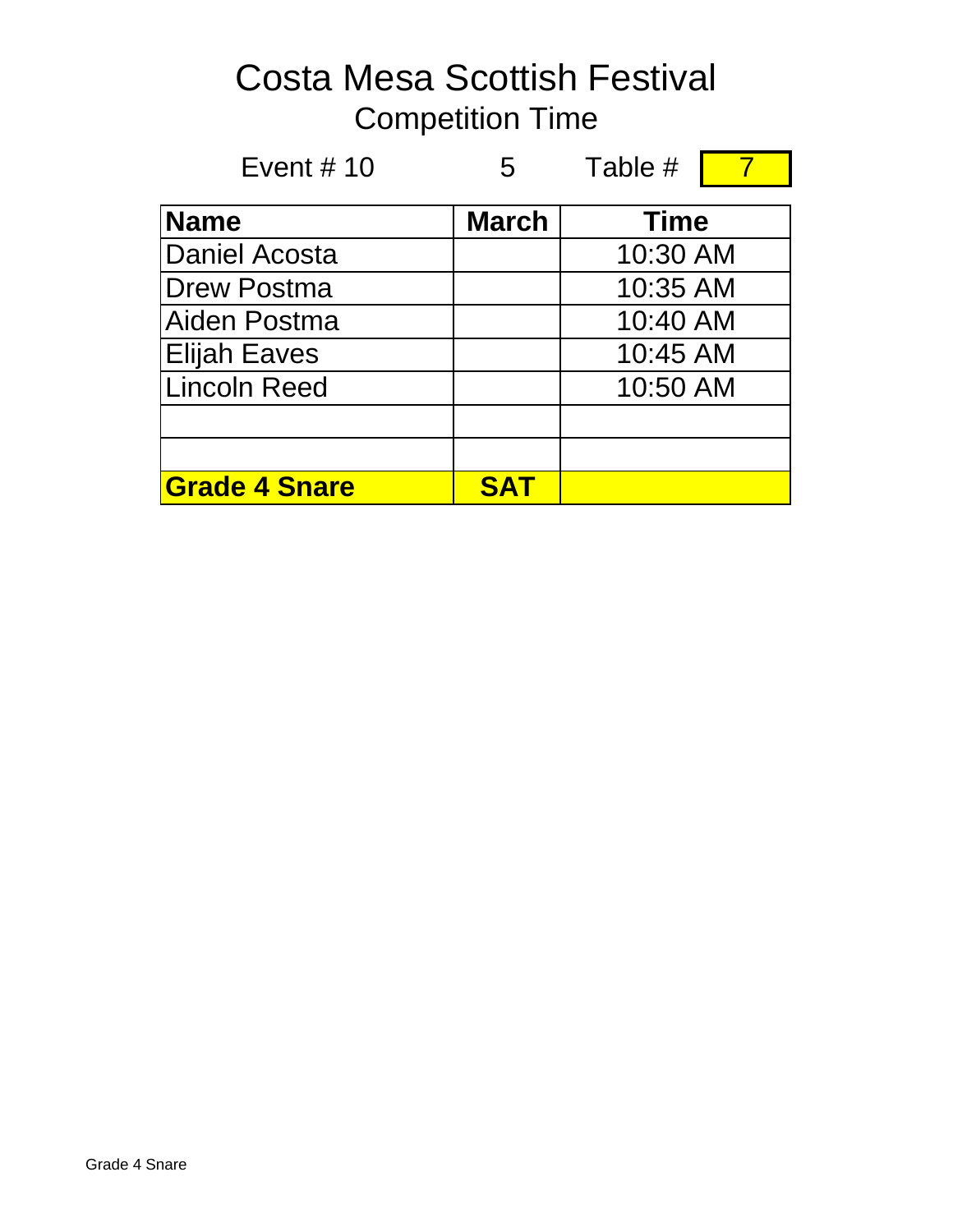Event # 11 2 Table # 7 **Name** March Ulises Reyes Dodger Posey **Grade 3 Snare SAT Time** 11:10 AM 11:20 AM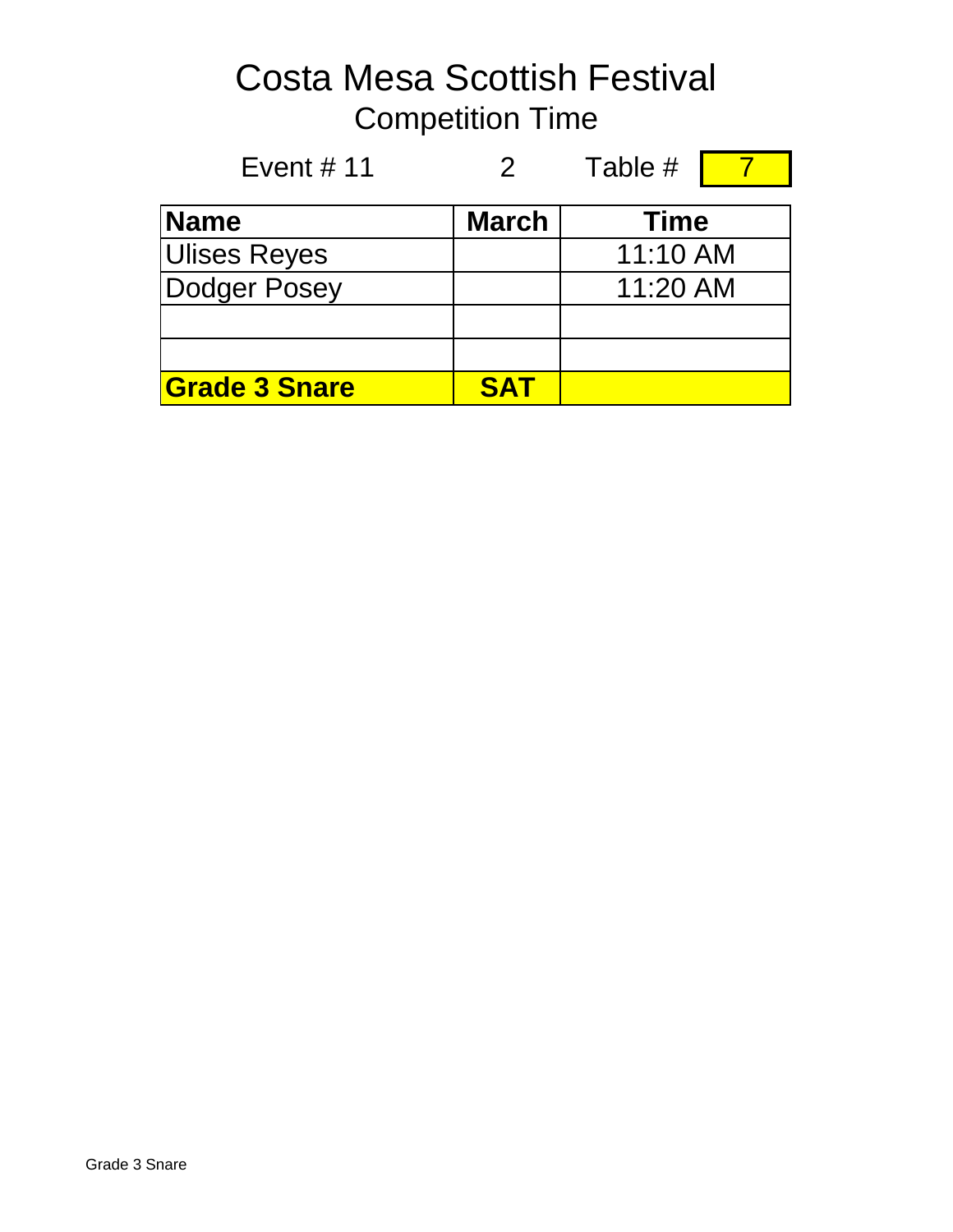Event #  $12$  1 Table #  $7$ Name **MSR** Andrew Koupal **Grade 2 Snare SAT Time** 11:30 AM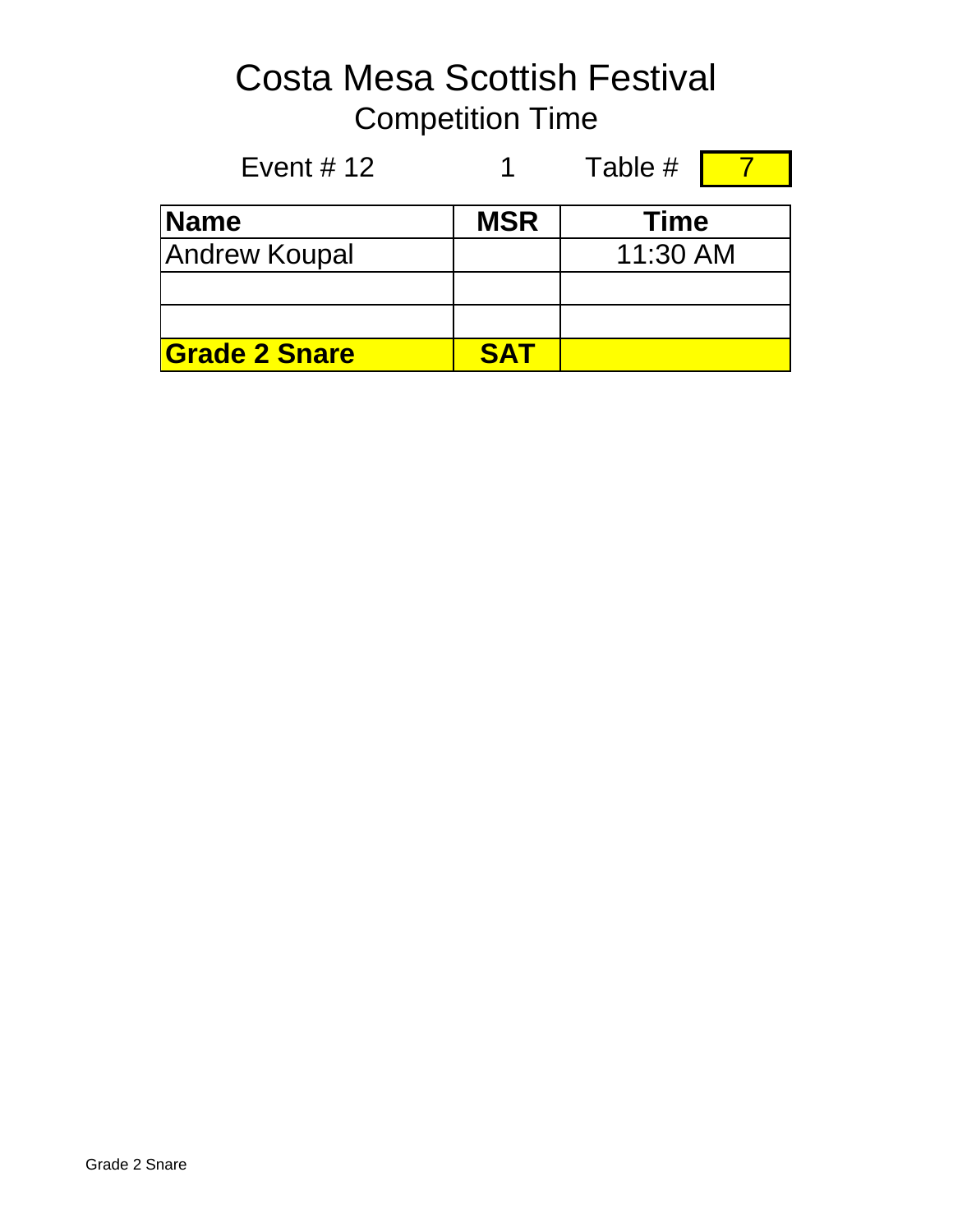| Event # $13$         | 2          | Table #     |  |
|----------------------|------------|-------------|--|
| <b>Name</b>          | <b>MSR</b> | <b>Time</b> |  |
| <b>Matt Biggs</b>    |            | 11:40 AM    |  |
| <b>Alex Bieschke</b> |            | 11:50 AM    |  |
|                      |            |             |  |
|                      |            |             |  |
| <b>Grade 1 Snare</b> | <b>SAT</b> |             |  |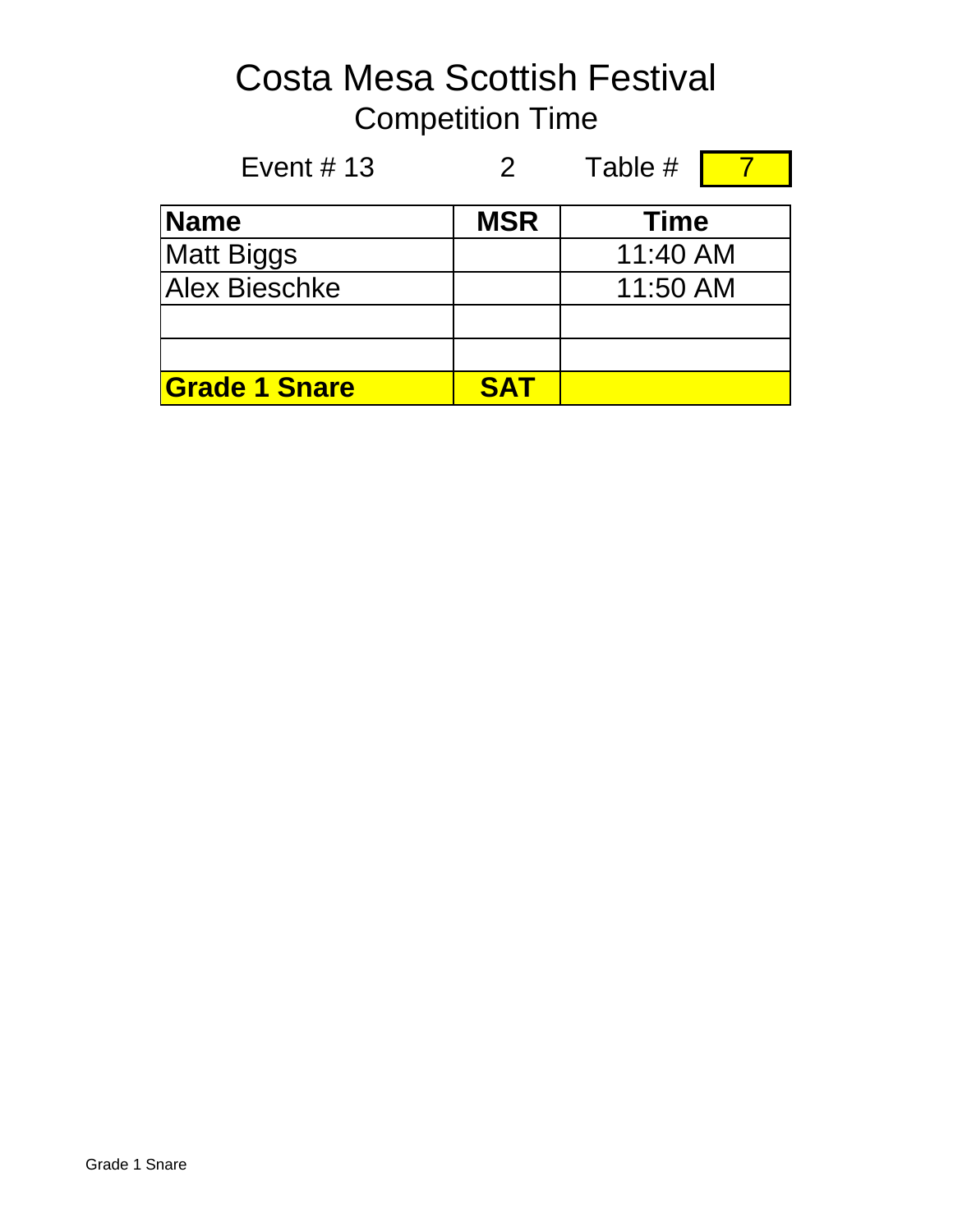| Event # $14$        | 3            | Table #     |  |
|---------------------|--------------|-------------|--|
| <b>Name</b>         | <b>March</b> | <b>Time</b> |  |
| Gaudalupe Aleman    |              | 11:00 AM    |  |
| Dodger Posey        |              | 11:05 AM    |  |
| Amelia Butcher      |              | 11:10 AM    |  |
|                     |              |             |  |
| <b>Tenor Novice</b> | <b>SAT</b>   |             |  |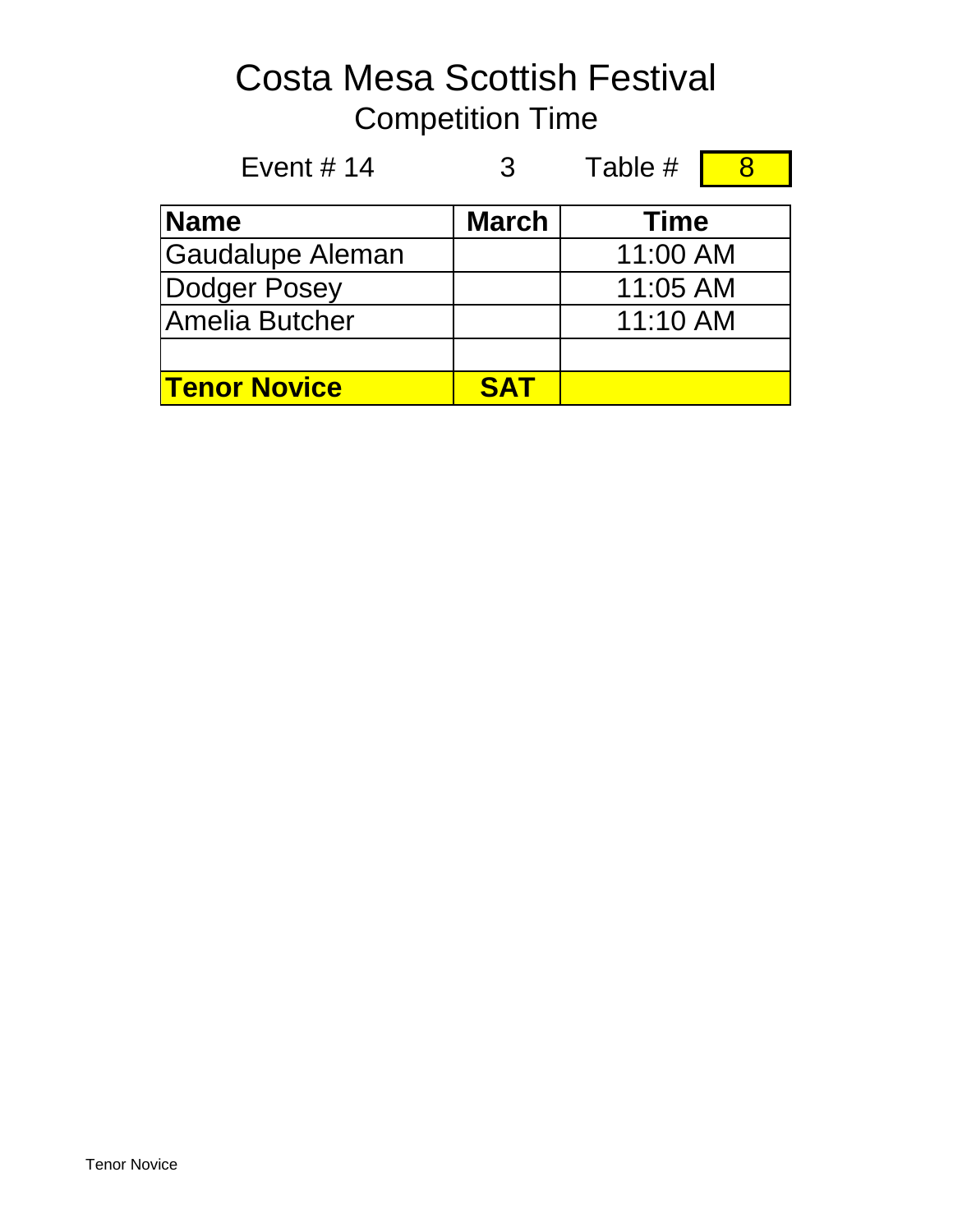Event #  $15$  0 Table #  $8$ 

|  | <b>Service Service</b> |  |
|--|------------------------|--|

| <b>Name</b>        | <b>MSR</b> | <b>Time</b> |
|--------------------|------------|-------------|
| <b>No Event</b>    |            |             |
|                    |            |             |
|                    |            |             |
| <b>Novice Bass</b> | <b>SAT</b> |             |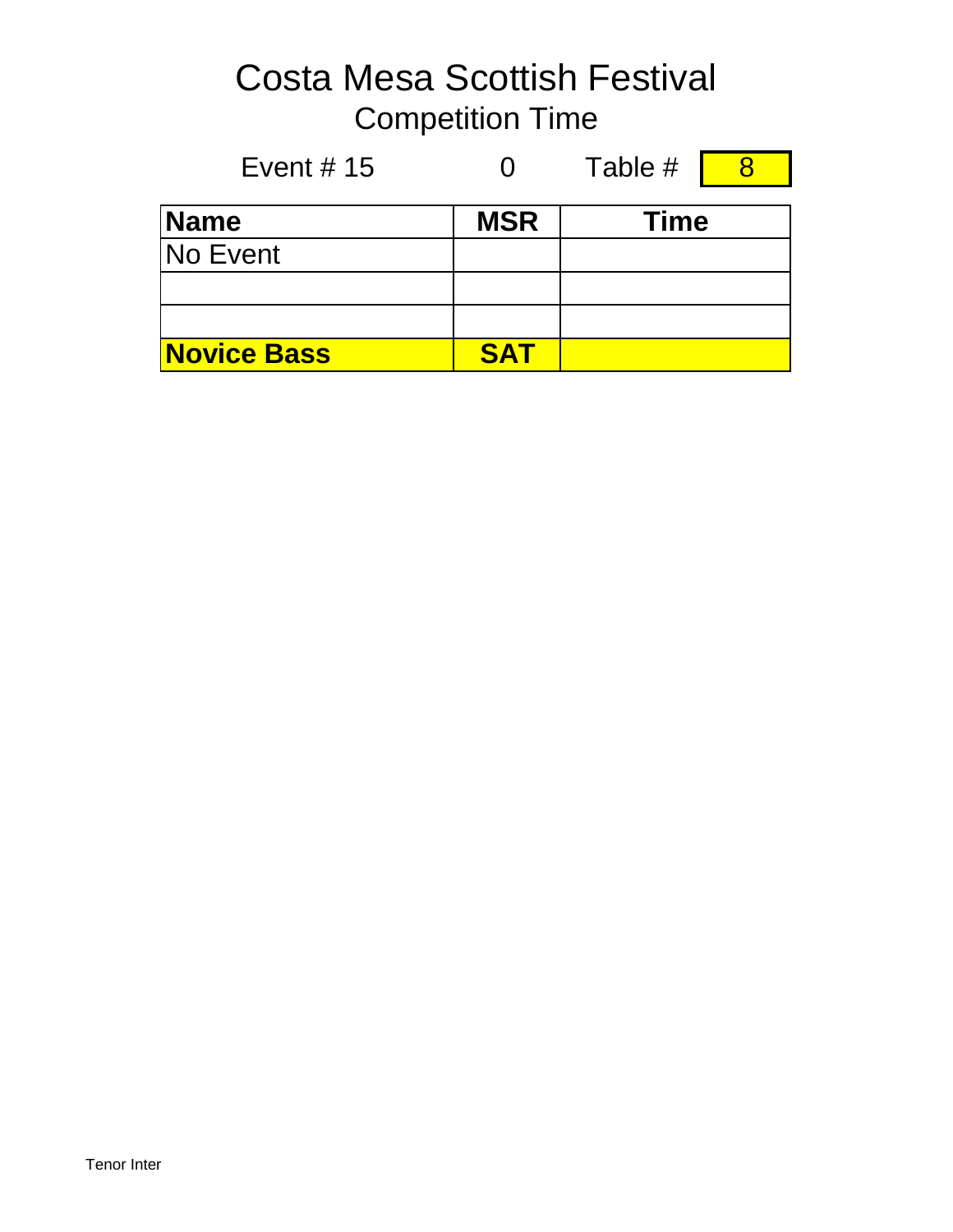Event # 16  $\overline{1}$  1 Table #  $\overline{8}$ Name **MSR** Jonah Shahbaz **Bass Novice SAT Time** 11:20 AM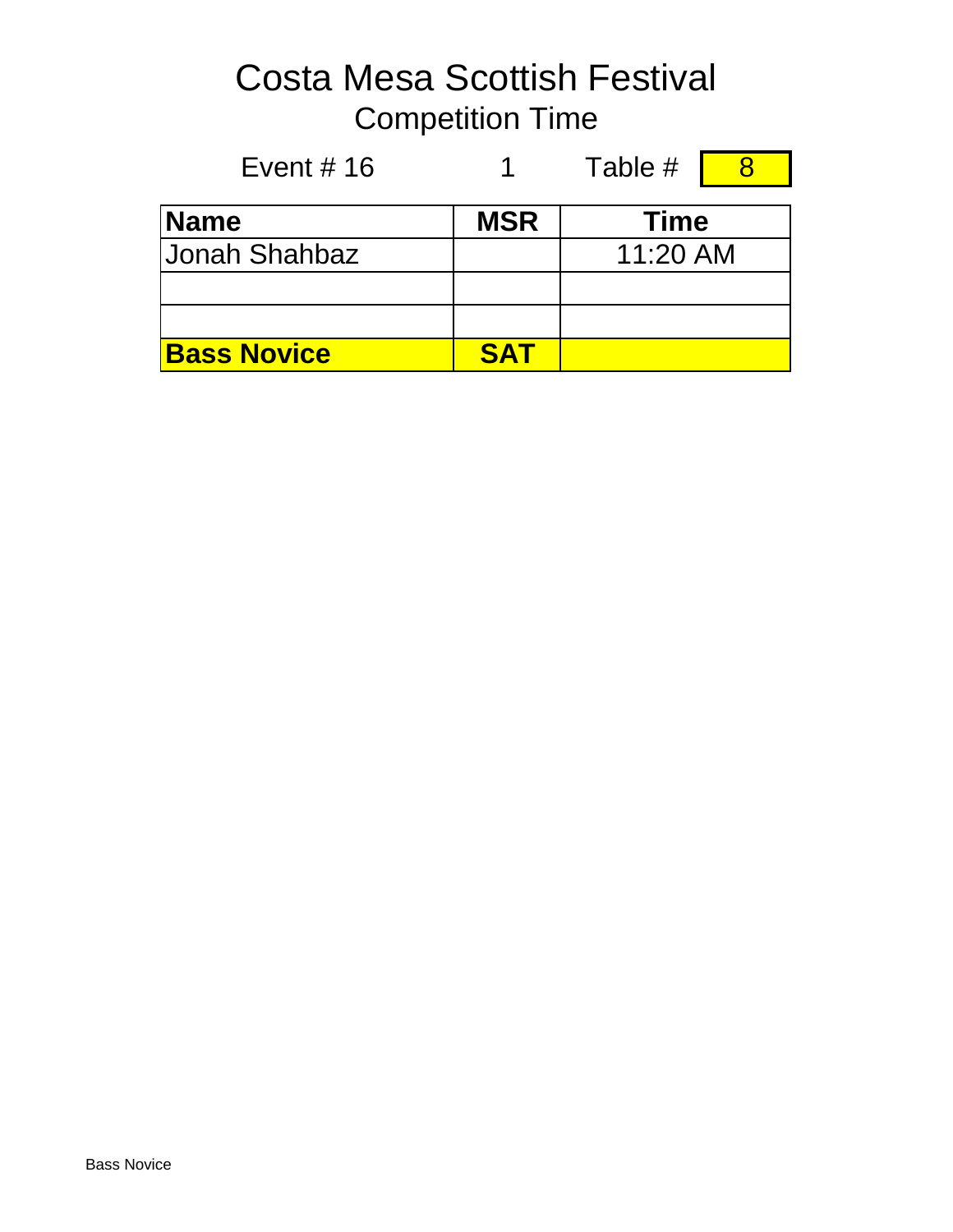| Event # $17$             | $\mathcal{P}$ | Table #     |  |
|--------------------------|---------------|-------------|--|
| <b>Name</b>              | <b>MSR</b>    | <b>Time</b> |  |
| Andrew Koupal            |               | 11:30 AM    |  |
| Mathew Warner            |               | 11:45 AM    |  |
|                          |               |             |  |
| <b>Bass Intermediate</b> | <b>SAT</b>    |             |  |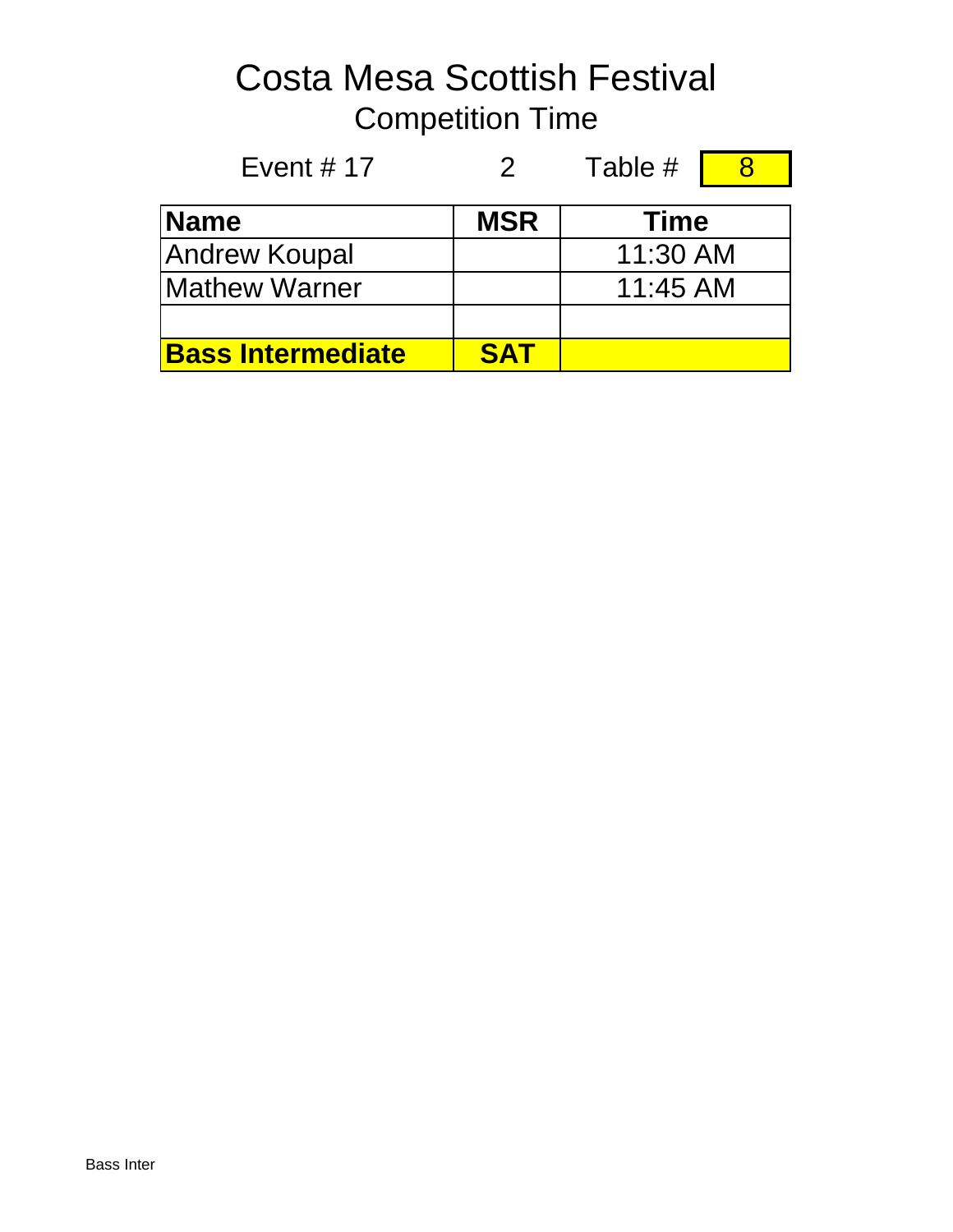| Event # $23$             |                     | Table # Field |  |
|--------------------------|---------------------|---------------|--|
| <b>Name</b>              |                     | <b>Time</b>   |  |
| <b>Greg Rochford</b>     |                     | TBD           |  |
| <b>Craig Stevens</b>     |                     |               |  |
| Travis Gray              |                     |               |  |
| Vivian McAllister        |                     |               |  |
|                          |                     |               |  |
| <b>Drum Major Inter.</b> | <b>SAT&amp; SUN</b> |               |  |